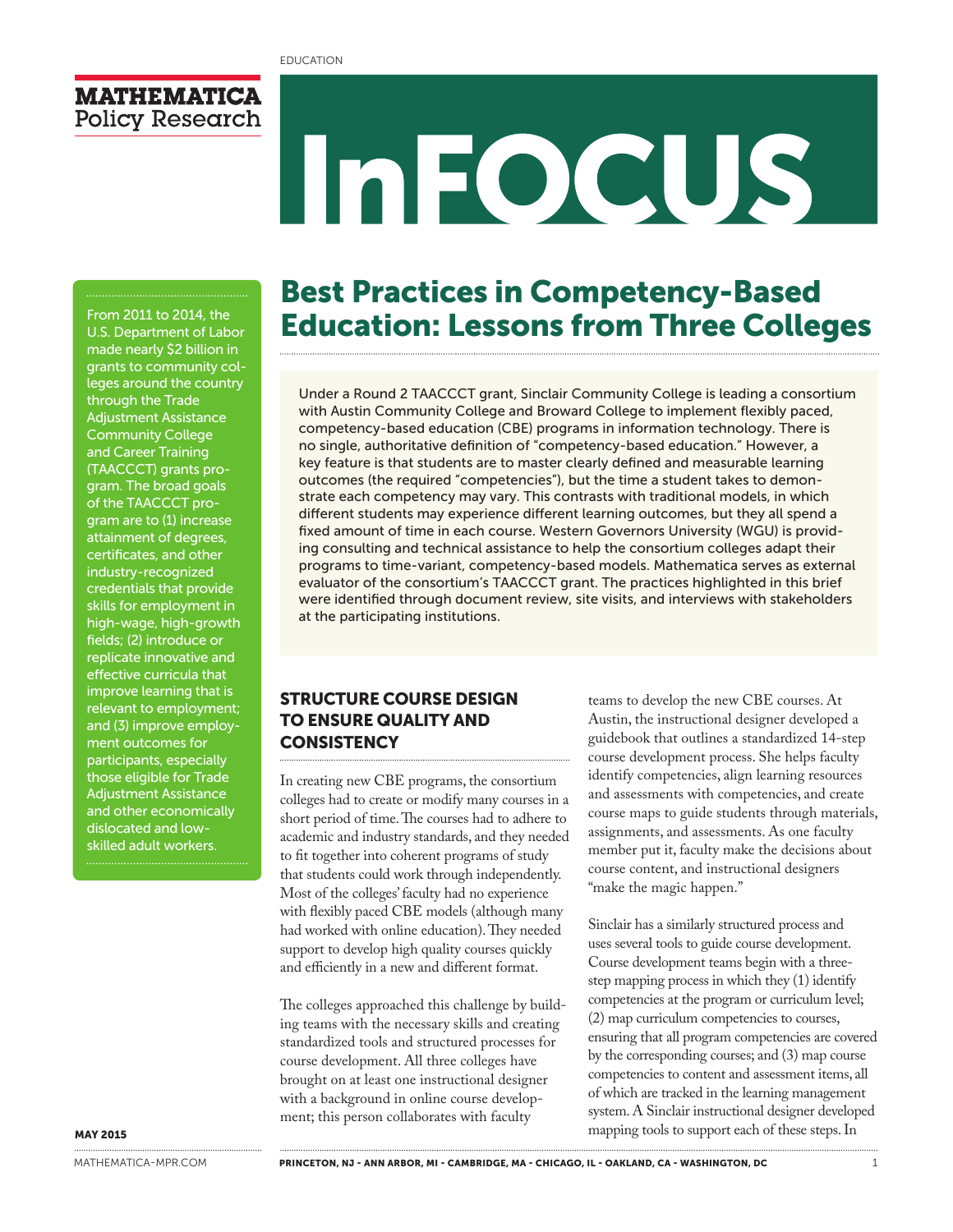

#### Course development teams begin with a three-step mapping process

- $\blacktriangledown$  Identify competencies at the program or curriculum level
- Map curriculum competencies to courses, ensuring that all program competencies are covered by the corresponding courses
- Map course competencies to content and assessment items, all of which are tracked in the learning management system

developing each course, instructional designers also use a project planning and scheduling tool to define and track milestones, time frame, due dates, and responsibilities. Another important tool for promoting quality and consistency in Sinclair's CBE courses is a master course template, which ensures that all the courses have the same look and feel, making it easier for students to become familiar with the course interface and move quickly and independently from one course to another.

## DISAGGREGATE THE FACULTY ROLE TO SUPPORT SPECIALIZATION AND RELIEVE PRESSURE

CBE models place different requirements on faculty than do traditional college programs. For example, in developing courses or assessments, faculty cannot act as independently as they can in traditional courses, because individual faculty members do not determine course and program competencies. Similarly, because students are working through material independently, instructors act more as mentors, responding to student queries instead of lecturing. These differences require a new approach.

WGU has pioneered a staffing model that "unbundles" the faculty role. Instead of the traditional role, in which faculty develop courses and assessments, teach courses, grade assignments and assessments, and provide academic support and advising to students, WGU assigns each of these tasks to different groups of professionals. Course and assessment developers work independently, ensuring the quality of course content, relevance to competencies, and objectivity of assessments. Instructional faculty serve as mentors, supporting students as they work through courses and providing supplemental materials as needed. Graders score assignments and assessments, and coaches provide students with additional academic and personal guidance and support.

Although this disaggregated model has posed challenges for the consortium colleges, they have adapted the WGU approach in different ways. Faculty are still generally responsible for course development and delivery, but they work with professional instructional designers and use course shells and delivery platforms that structure courses consistently within their CBE programs. Broward divides the roles of course content development and assessment development, with different faculty

assigned to each for any given course. All three consortium colleges have developed a separate coaching role to guide and support students as they progress through the program.

None of the colleges has separated the grading role from other instructional duties, but stakeholders agree that doing so would be helpful. This is because flexible pacing often results in students turning in many assignments and attempting multiple assessments in a short time near the end of an academic term. Under their current systems, college stakeholders worry about grading bottlenecks and the resulting faculty burnout; disaggregation could address these concerns and be an avenue for continued program improvement.

#### PROVIDE SUPPORTS TO HELP STUDENTS ACCELERATE

One goal of CBE is to enable students to move through courses more quickly than they would in traditional online or face-to-face courses. Nevertheless, although acceleration is possible, it is not guaranteed. Because students are working independently, they can progress at the same pace they would in a traditional course, or they might even fall behind the pace required to complete the course in a timely manner. The consortium colleges have developed several strategies to encourage students to stay on track and, ultimately, to accelerate. These include using pace charts (coupled with targeted interventions and support) and financial incentives.

Austin, Broward, and Sinclair have all implemented pace charts to support student progress through a course. Pace charts specify benchmarks that students must meet to progress successfully through a given course. For example, a pace chart might indicate that a student should complete at least one assignment within the first week after beginning the course and specify the maximum amount of time it should take to complete 25, 50, and 75 percent of the course material. At Broward and Sinclair, coaches work with students to tailor pace charts at the beginning of a course, pushing for acceleration and also fostering student ownership of and accountability for their own progress. Coaches use the pace charts to monitor students' movement through course material. A student who is not meeting the milestones set by the pace chart triggers a targeted intervention, which is usually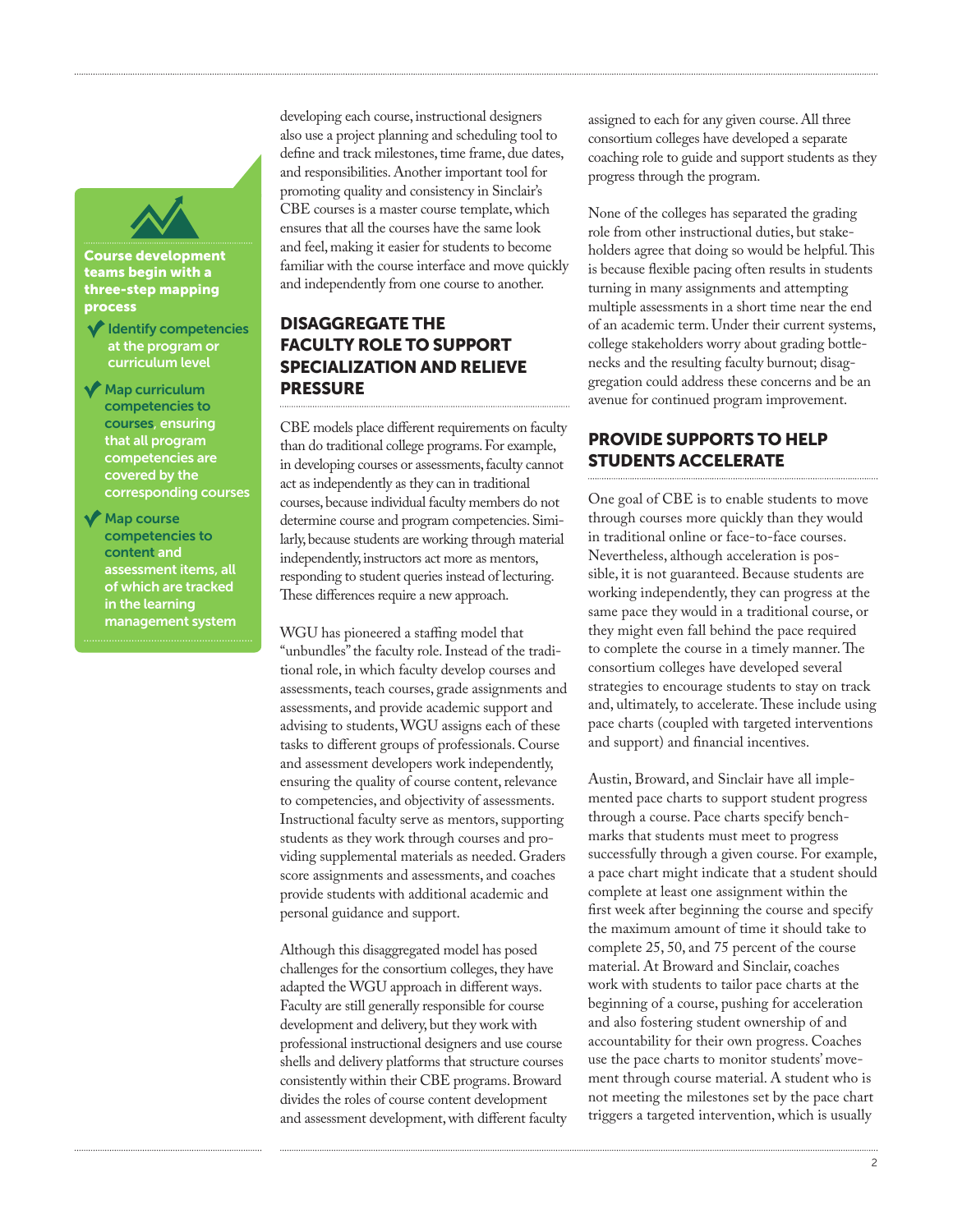direct contact from the coach to troubleshoot and help the student move forward. Using the pace chart to prompt the intervention helps coaches provide outreach more effectively and improves the chances that students will respond. As one coach asserted, "The right service has to be delivered at the right time, otherwise…they don't hear it." Since introducing pace charts, Sinclair has seen a 20 percent reduction in the average time to course completion.

All the colleges have implemented some form of pace chart to help keep students on track, but Broward has also introduced financial incentives to encourage acceleration. The college allows students to test out of some courses at a cost of \$7 per credit hour, versus the normal cost, which is more than \$100 per credit hour. To take advantage of this option, the student must first pass the Course Challenge Evaluation, which all students take to assess their baseline competency. Next, without accessing the course content, the student must demonstrate all the required competencies by passing the relevant Course Unit Evaluations, all with a score of 81 percent or better. By offering the same credits at a drastically reduced price, this option provides students with an incentive to accelerate through the program.

### SUPPORT STUDENTS' CAREER DEVELOPMENT BEYOND THE **CLASSROOM**

In implementing their CBE programs, the consortium colleges are seeking to help students not only earn credentials, but also be successful in a career. However, employers may be unfamiliar with CBE, or even wary of accelerated programs. Therefore, students must be able to demonstrate competency to potential employers. The colleges have used several approaches to familiarize employers with CBE and support students' career success. These include student portfolios, employer partnerships, and reverse job fairs.

At Austin, career services staff help students create a student portfolio to package and showcase their skills. They work with students to build a portfolio that includes an effective resume, a professional video statement, and examples of course work to demonstrate specific skills (for example, a sample of programming code). This portfolio is then made available via the internet. It is available first to the program's employer partners, who are in communication with program staff and are familiar with the skills students attain in the program. Later, portfolios are posted for the public to access on the program's website. Making portfolios available to employer partners gives them preferred access to qualified students; it also provides students with an incentive to develop high quality portfolios because they know that relevant employers might look at them.

At Sinclair, program staff have worked with the Ohio Department of Job and Family Services (DJFS) to host reverse job fairs. Instead of the traditional job fair model, in which hundreds of students seek out a handful of employers, the reverse job fair brings select employers to qualified job seekers as they are finishing their college program. As part of this model, DJFS prepares prospective job seekers by putting them through a weeklong boot camp where they create a portfolio and resume (similar to the approach at Austin) and attend a session on how to dress for success. They also complete a one-on-one mock job interview and debrief.

These models have proven to be effective for students and employers. At Sinclair, 40 percent of those who participate in the reverse job fairs (who have been out of work for an average of seven months) are back to work within three weeks after the fair. Across the colleges, students are better prepared to be on the job market and are meeting potential employers who are familiar with their programs and ready to hire. For employers, these approaches offer a low-risk and effective way to identify potential employees who have the desired skill set.

### WORK WITH EMPLOYERS AND OTHER PARTNERS TO UNDERSTAND CURRENT AND FUTURE COMPETENCIES

Competencies are the heart of any CBE program, and they must align with academic and industry standards. Yet standards change, especially in rapidly evolving areas like information technology. Although most college and program accreditation processes require some regular review of program content, this is not enough to ensure that competencies keep pace with industry needs. Moreover, informed program planning and curriculum development require that college leaders think ahead to future needs.



(who have been out of work for an average of seven months) are back to work within 3 weeks after the fair.